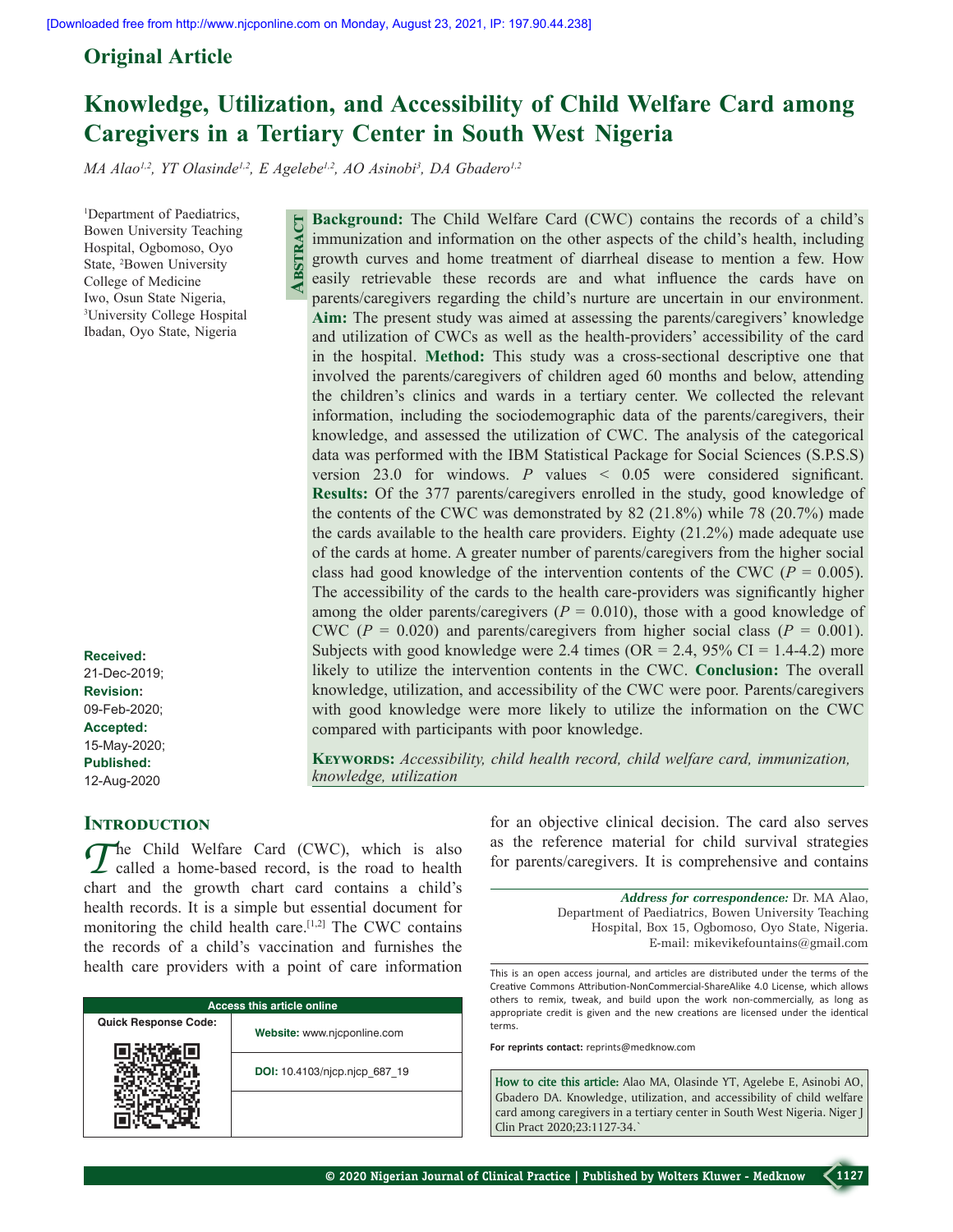other vital information required for a safe childhood such as home management of diarrheal disease, preparation of the salt–sugar solution and oral rehydration solution, instructions on the administration of zinc tablets, and child weight history and growth patterns.[2] The card also contains the details of adverse events following immunization (AEFI), details of significant illnesses of the child, and vaccination appointment visits. The card is usually issued to the mothers/caregivers at the postnatal wards or during the child's first immunization visit by the immunization record officers. The caregivers/ parents are given routine instructions on how to keep the card safe. They also receive talks on the contents of the CWC. Besides, the caregivers are encouraged to bring the card at each visit to the hospital. The card is a home‑based record kept with the mothers or the caregiver. During a clinic visit, the card accompanies the child. The contents of the card and its uses are discussed again with the mother and caregiver. Thus, the card is a visual demonstration of a child's health.[3] A previous study<sup>[1]</sup> reported that Nigeria has one of the lowest CWC holders in the world compared with the cardholders rates in the Chad Republic, Nepal and the war-torn Democratic Republic of Congo between 2003 and 2008.[1] The 2013 Nigeria Demographic Health Survey (NDHS) revealed that only 19% of parents/ caregivers had their children's immunization record handy when required at the health facility.<sup>[4]</sup> Could this be the current trend in the health facilities or has there been a change in this figure following the 2013 NDHS health campaigns? The availability of the CWC and a good awareness of a child's vaccination status by parents/caregivers during hospital visits have been reported to be statistically significantly associated with improved childhood immunization status and child survival strategy.<sup>[5]</sup>

Better accessibility, utilization, and knowledge of caregiver can reduce the missed opportunities for childhood immunization and enable the caregiver to provide essential care against the common causes of childhood morbidity and mortality.<sup>[1,6]</sup> This study sought to determine the accessibility, utilization, and the knowledge of the parents and/or caregivers of CWC in a tertiary mission hospital in Ogbomoso, Southwestern Nigeria.

#### **Subjects and Methods**

The study took place at the Bowen University Teaching Hospital (BUTH) in Ogbomoso, located in South West, Nigeria. Ehic approval was obtained on 30<sup>th</sup> July 2019. Ethical approval was obtained from the Institutional Research Ethics Review Committee with the approval number BUTH/REC/‑030; written informed consent was obtained from the parents and or caregivers. The study took place between August and November 2019. This study was a prospective cross‑sectional study that involved the parents and/or caregivers of children aged from birth to 60 months utilizing a semi‑structured questionnaire. The sample size was estimated using the formula for estimating the sample size in a population of fewer than  $10,000$  participants<sup>[7]</sup> at the standard error of 5% and the prevalence of CWC utilization of 6.7%.[1] Consecutive parents/caregivers who accessed care at the pediatric outpatient clinic and pediatric wards of BUTH were enrolled in the study. We excluded children whose caregivers declined consent, children older than five years, and children on immunization visit to the facility. The knowledge of parents/caregivers was assessed using an interview scheduled on Google form. In brief, the card is first withheld from the mother or caregiver, if she brought it to the hospital. However, if the card was not available, this was scored against the caregivers/mothers. The interviewer then asked the mother or caregiver to confirm/recall or deny the interventions in the card, which is divided into eight parts for this exercise. Good knowledge on the section of CWC was defined as the ability of the respondents to confirm/recall correctly at least four out of the eight segments of the CWC. Each correct answer was scored one point and zero for an incorrectly answered question or failure to recall or confirm the charts and images. We define utilization as the respondent's acknowledgement of the use of at least four of the eight interventions described in the CWC at home (Appendix I). A correctly answered question attracts a score of one while zero is scored for an unanswered question or upon failure to acknowledge the use of information or confirm the use of charts and images on the CWC. Accessibility was defined as the ability to produce the CWC upon request by the health care provider at the health facility. Data were entered into a Microsoft Access file and processed using the IBM Statistical Package for Social Sciences (S.P.S.S) version 23.0 for windows. Values were expressed as frequencies, means, and standard deviation. The Chi‑square test or Fischer's exact test was used to summarize the categorical variables as appropriate. The odds ratio and 95% confidence interval were reported from a contingency table for analysis. The level of significance was set at  $P < 0.05$ . The social class of the respondents was determined using the Oyedeji classification of social class.[8] The mean of four scores (two for the father and two for the mother) to the nearest whole number was the social class assigned to the child.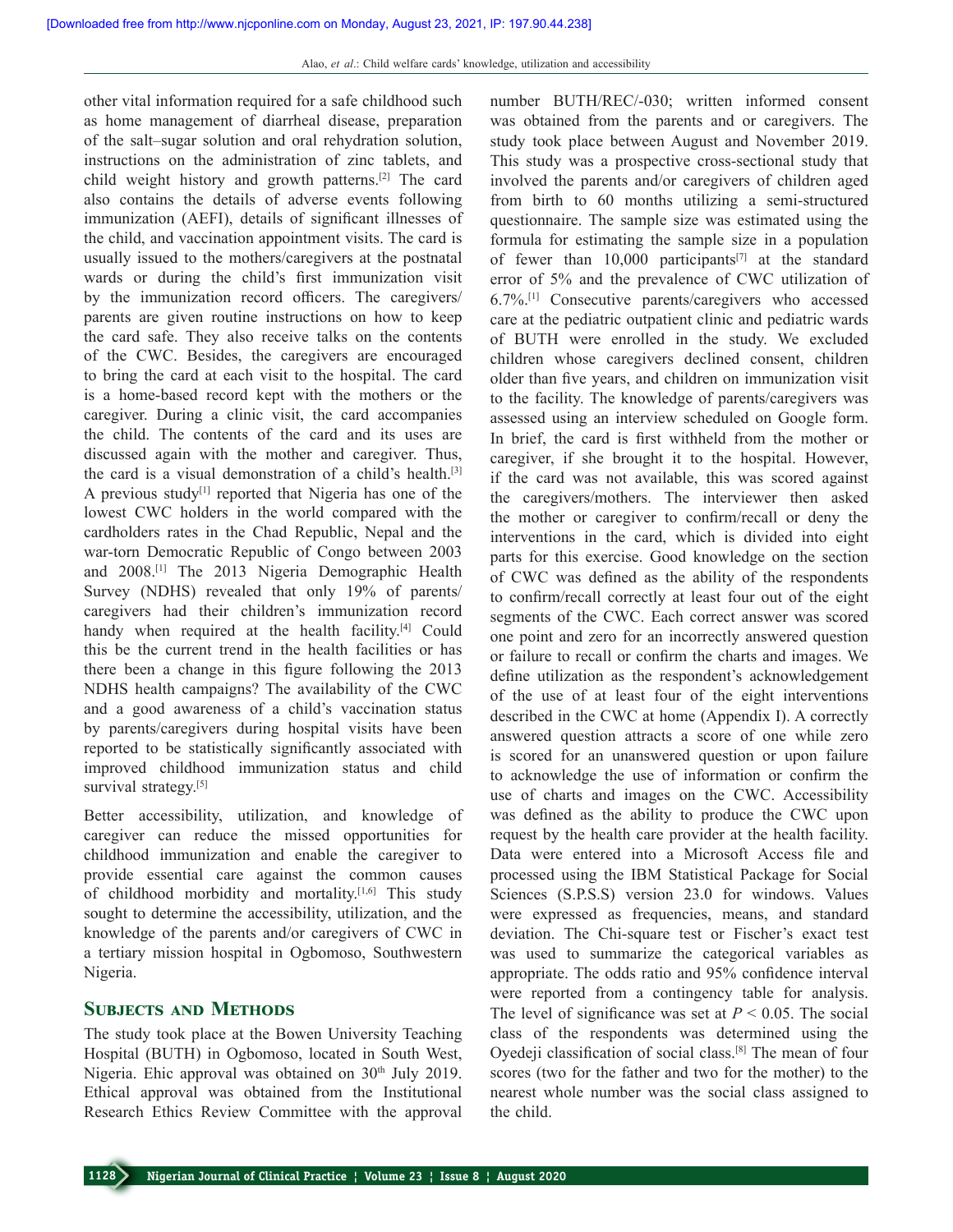#### **Results**

Out of 401 child/parents/caregivers pair recruited into the study, 24 were excluded due to incomplete data giving a response rate of 94.0%

#### **The child's parents/caregivers socio‑demographic characteristics**

Table 1 shows the sociodemographic details of the caregivers.

The mean  $\pm$  SD age of the respondents was  $32.8 \pm 6.5$  years. Twenty (5.3%) of the participants were fathers who brought their wards to the health facility alone compared with 169 (44.8%) mothers who accessed care during the study period. A total of 180 (47.7%) children were brought to the facility by both parents. An older sibling and a caregiver from an orphanage constituted 0.6%.

The preponderant social class of the caregivers using Oyedeji's social class was social class III. Furthermore, 368 (97.6%) of the caregivers were in a married union, while 6 (1.6%) were single parents. The mean  $(\pm SD)$  age of the children whose parents participated in the study was  $25 \pm 0.5$  months and the male: female ratio was 1.3:1.

### **The knowledge and utilization of child welfare card by the caregiver/parents and its accessibility by healthcare providers**

Tables 2 and 3 show the knowledge and utilization of CWC by parents/caregivers and the accessibility of CWC.

Of the 377 child–caregiver pair enrolled in the study, 353 (93.6%) admitted to having a CWC. However, only

| Table 1: Sociodemographic status of respondents |                                           |                          |                             |  |  |
|-------------------------------------------------|-------------------------------------------|--------------------------|-----------------------------|--|--|
| <b>Variable</b>                                 |                                           | <b>Frequency</b>         | Percentage                  |  |  |
| Child's age in months                           | Birth-12                                  | 131                      | 34.7                        |  |  |
|                                                 | $13 - 24$                                 | 105                      | 27.9                        |  |  |
|                                                 | $25 - 36$                                 | 60                       | 15.9                        |  |  |
|                                                 | 37-48                                     | 40                       | 10.6                        |  |  |
|                                                 | 49-60                                     | 41                       | 10.9                        |  |  |
| Child's gender                                  | Male                                      | 215                      | 57.0                        |  |  |
|                                                 | Female                                    | 162                      | 43.0                        |  |  |
| Primary caregiver's age in                      |                                           |                          |                             |  |  |
| years                                           | $15 - 25$                                 | 40                       | 10.6                        |  |  |
|                                                 | $26 - 35$                                 | 225                      | 59.7                        |  |  |
|                                                 | $36 - 45$                                 | 101                      | 26.8                        |  |  |
|                                                 | $46 - 55$                                 | 11                       | 2.9                         |  |  |
| Primary caregiver's social                      |                                           |                          |                             |  |  |
| class                                           | Class I                                   | 30                       | 8.0                         |  |  |
|                                                 | Class II                                  | 103                      | 27.3                        |  |  |
|                                                 | Class III                                 | 130                      | 34.5                        |  |  |
|                                                 | Class IV                                  | 99                       | 26.3                        |  |  |
|                                                 | Class V                                   | 15                       | 4.0                         |  |  |
| $\sim$ $\sim$<br>$\sim$<br>$\mathcal{L}$        | $\mathcal{A}$ $\mathcal{A}$ $\mathcal{A}$ | $\sim$<br>$\blacksquare$ | $\cdot$ 1<br>$-1$ $\lambda$ |  |  |

The mean of four scores (two for the father and two for the mother) to the nearest whole number was the social class assigned to the child 6 (1.9%) of the caregivers could confirm all the eight sections of the CWC (details as shown in Table 2); while 82 (21.8%) had an overall good knowledge of the CWC by affirming more than three out of the eight sections of the CWC.

For the section on the growth chart in the CWC, more than half, 203 (53.8%) could not confirm any of the three growth patterns on the chart. Only 53 (14.1%) were able to affirm all the three growth patterns when shown the graphs (i.e. good, dangerous, and very dangerous growth patterns) on the CWC.

Only 78 (20.7%) of the caregivers who brought their wards to the health facility made their CWCs accessible to the health care workers.

#### **Association between sociodemographic factors and caregiver/parents' knowledge, utilization, and accessibility of child welfare card**

Tables 4–6 which represent the above show that a greater number of the higher social class parents and caregivers compared with the number of lower social class mothers and caregivers had good knowledge

| Table 2: Knowledge of caregiver/parents of child welfare |  |
|----------------------------------------------------------|--|
| card                                                     |  |

| <b>Identification of sections on the child</b> | <b>Positive</b> | Percentage |
|------------------------------------------------|-----------------|------------|
| welfare card                                   | <b>Response</b> |            |
| Does it contain child's personal               | 230             | 61.0       |
| information                                    |                 |            |
| Does it contain information on                 | 188             | 49.9       |
| immunization                                   |                 |            |
| Does it contain information on adverse         | 17              | 4.5        |
| events following immunization                  |                 |            |
| Does it contain information on the             | 49              | 13.0       |
| growth pattern                                 |                 |            |
| Does it contain information on the             | 13              | 3.4        |
| treatment of diarrheal disease                 |                 |            |
| Does it contain information on the             | 16              | 4.2        |
| preparation of oral rehydration solution       |                 |            |
| Does it contain information on the             | 3               | 0.8        |
| preparation of salt sugar solution             |                 |            |
| Does it contain information on the             | $\mathfrak{D}$  | 0.5        |
| wellbeing of other siblings                    |                 |            |
| Identification of sections on specific         |                 |            |
| practices                                      |                 |            |
| Does it contain zinc tablets for specific      | 61              | 16.2       |
| age                                            |                 |            |
| How to feed your child when he or she          | 140             | 37.1       |
| has diarrhea*                                  |                 |            |
| The preferred choice of feeds in a child       | 130             | 34.5       |
| with diarrhea                                  |                 |            |
| How to properly breastfeed a child             | 232             | 61.5       |
| All sections of the immunization card          | 3               | 0.8        |
| Overall good knowledge of the                  | 82              | 21.8       |
| immunization card                              |                 |            |

\*There were 377 children, 215 (57.0%) were males while 162 (43.0%) were females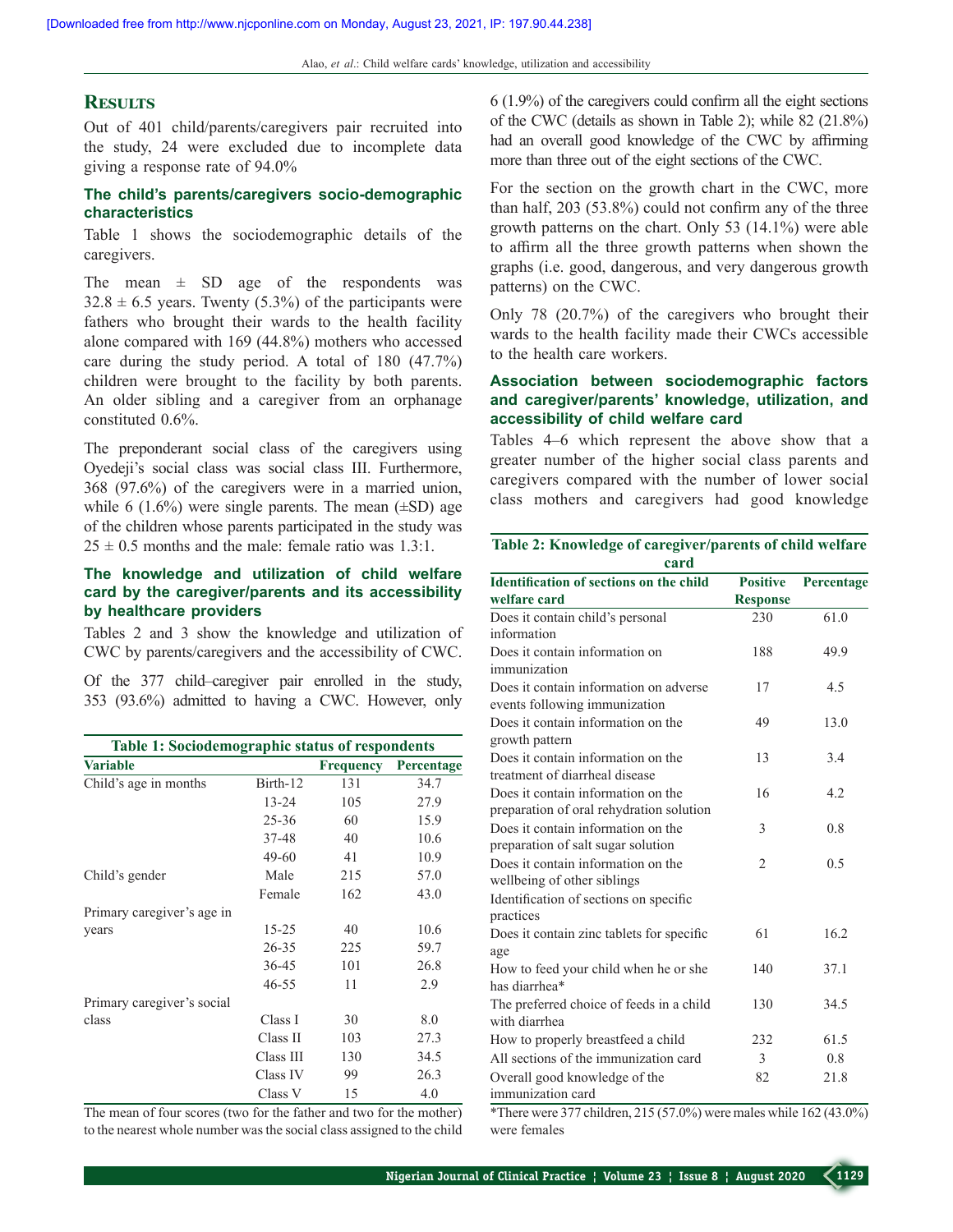of the intervention contents of the card  $(P = 0.005)$ . Similarly, a greater number of the higher social class parents and caregivers compared with the number of lower social class mothers or parents and caregivers better utilised the intervention contents of the card  $(P = 0.050)$ . A strong association exists between good knowledge of the welfare card and its utilization. Good knowledge of the interventions in the CWC

| Table 3: Utilization of the Child Welfare Card by the<br><b>Caregivers</b>                           |                                    |            |  |  |
|------------------------------------------------------------------------------------------------------|------------------------------------|------------|--|--|
| The utilization of immunization card                                                                 | <b>Positive</b><br><b>Response</b> | Percentage |  |  |
| Have you ever used the prescription for                                                              |                                    |            |  |  |
| Zinc tablet on the immunization card to<br>treat diarrhea?                                           | 55                                 | 14.6       |  |  |
| Have you ever used the information in<br>the immunization card to know your                          |                                    |            |  |  |
| child's growth pattern                                                                               | 95                                 | 25.2       |  |  |
| Have used immunization card to know<br>your child's developmental stages                             | 118                                | 31.3       |  |  |
| Have you ever use the immunization<br>card to know the next immunization                             |                                    |            |  |  |
| Schedules                                                                                            | 79                                 | 20.7       |  |  |
| Have you ever use the immunization<br>card to prepare ORS for the treatment of<br>diarrheal diseases | 16                                 | 4.2        |  |  |
| Have you ever used the immunization<br>card to decide feeding of your child                          |                                    |            |  |  |
| with diarrheal disease                                                                               | 23                                 | 6.0        |  |  |
| Overall adequate utilization of                                                                      |                                    |            |  |  |
| immunization card                                                                                    | 80                                 | 21.2       |  |  |

by the parents and caregivers was associated with a 2.4 fold increase in the odds of utilization of the information in the CWC (OR = 2.4, 95% CI = 1.4-4.2.

The proportion of mothers of children whose CWC was easily accessible was higher among the older mothers when compared with the younger mothers  $(P = 0.010)$ .

#### **Discussion**

Child welfare card is a point of care information resource that is child-centered and parent/caregiver-focused for informed evaluation by health workers. The CWC is an inexpensive, easily storable, and readily retrievable receptacle of the child's vital health information. Its maximal utilization is associated with enhanced immunization coverage, better utilization of homemade interventions, early detection of disease, and stimulation of parent/caregivers' pro‑activeness and partnership in child's care.

This study showed that only 21.8% of parents/caregivers in the study population had good knowledge of the intervention contents of the CWCs. The result showed that the parents/caregivers' lack of understanding of the importance of CWCs for preventive and promotive health and prompt identification of deviation from the norm of their wards. Their poor attitude toward bringing this all-important card to the health center for access by the health workers is disappointing. Although some studies[1,9,10] had explored the caregivers' knowledge of CWC, our findings in the current survey support the previous reports by Donald and Kibel<sup>[11]</sup> in the early

|            | Table 4: Association between the sociodemographic factors and knowledge of child welfare card |                |                |        |                  |  |
|------------|-----------------------------------------------------------------------------------------------|----------------|----------------|--------|------------------|--|
|            |                                                                                               | Good knowledge | Poor knowledge | $X^2$  | $\boldsymbol{P}$ |  |
|            | Father                                                                                        | 3(15.0)        | 17(85.0)       | 9.188  | 0.071            |  |
|            | Mother                                                                                        | 28 (16.6)      | 141 (83.4)     |        |                  |  |
| Primary    |                                                                                               |                |                |        |                  |  |
| Caregiver  | Both parents                                                                                  | 48 (26.7)      | 132(73.3)      |        |                  |  |
|            | Other                                                                                         | 3(37.5)        | 5(62.5)        |        |                  |  |
|            | $15 - 25$                                                                                     | 5(12.5)        | 35(87.5)       | 4.435  | 0.213            |  |
| Age of     |                                                                                               |                |                |        |                  |  |
|            | $26 - 35$                                                                                     | 47(20.9)       | 178(79.1.1)    |        |                  |  |
| parents/   |                                                                                               |                |                |        |                  |  |
| Caregivers | $36 - 45$                                                                                     | 26(25.7)       | 75(74.3)       |        |                  |  |
| in years   |                                                                                               |                |                |        |                  |  |
|            | $46 - 55$                                                                                     | 4(36.4)        | 7(63.6)        |        |                  |  |
|            | Class I                                                                                       |                |                |        |                  |  |
|            |                                                                                               | 6(20.0)        | 24(80)         | 14.659 | $0.005*$         |  |
| Parents/   | Class II                                                                                      | 35(34.0)       | 68 (66.0)      |        |                  |  |
| caregivers |                                                                                               |                |                |        |                  |  |
|            | Class III                                                                                     | 27(20.8)       | 103(79.2)      |        |                  |  |
| social     |                                                                                               |                |                |        |                  |  |
| class      | Class IV                                                                                      | 13(13.1)       | 86 (86.9)      |        |                  |  |
|            | Class V                                                                                       | 1(6.7)         | 14 (93.3)      |        |                  |  |

*P*-value calculated using Fishers exact <0.05 is considered significant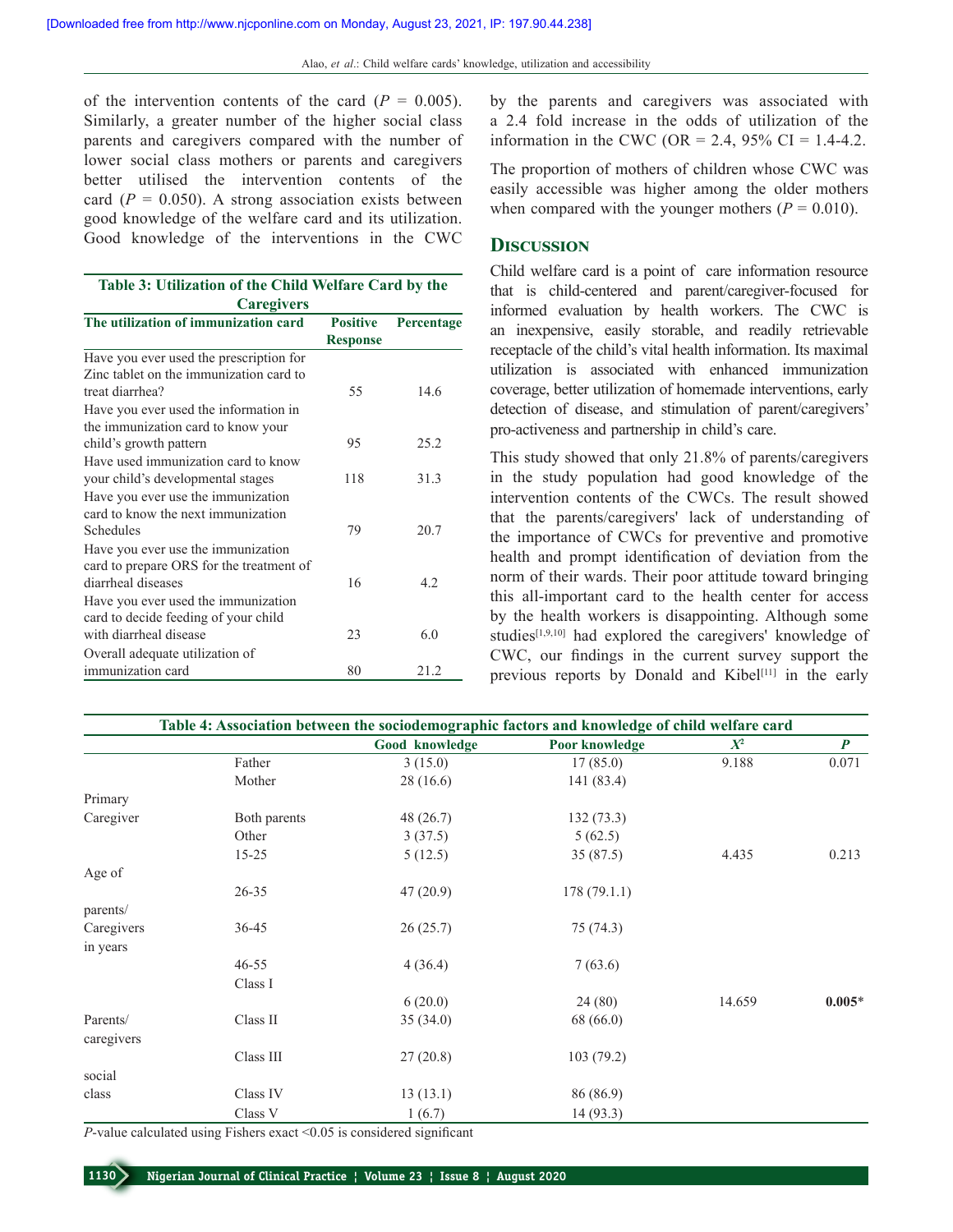Alao, *et al.*: Child welfare cards' knowledge, utilization and accessibility

|                |            | Table 5: Association between the sociodemographic factors, knowledge, and utilization of child welfare card |                         |                  |                  |
|----------------|------------|-------------------------------------------------------------------------------------------------------------|-------------------------|------------------|------------------|
|                |            | <b>Adequate utilization</b>                                                                                 | <b>Poor</b> utilization | $\overline{X^2}$ | $\boldsymbol{P}$ |
|                | Father     | 6(30.0)                                                                                                     | 14(70.0)                | 2.217            | 0.848            |
|                | Mother     | 37(21.9)                                                                                                    | 132(78.1)               |                  |                  |
| Primary        |            |                                                                                                             |                         |                  |                  |
|                | Both       |                                                                                                             |                         |                  |                  |
| Caregiver      |            | 36(20.0)                                                                                                    | 144(80.0)               |                  |                  |
|                | parents    |                                                                                                             |                         |                  |                  |
|                | Other      | 1(12.5)                                                                                                     | 7(87.5)                 |                  |                  |
|                | $15 - 25$  | 6(15.0)                                                                                                     | 34(85.0)                | 4.435            | 0.213            |
| Age of primary |            |                                                                                                             |                         |                  |                  |
|                | 26-35      | 50(22.2)                                                                                                    | 175 (77.8)              |                  |                  |
| caregiver in   |            |                                                                                                             |                         |                  |                  |
|                | 36-45      | 21(20.8)                                                                                                    | 80 (79.2)               |                  |                  |
| Years          |            |                                                                                                             |                         |                  |                  |
|                | $46 - 55$  | 4(36.4)                                                                                                     | 7(63.6)                 |                  |                  |
|                | Class I    |                                                                                                             |                         |                  |                  |
|                |            | 12(40.0)                                                                                                    | 24(60.0)                | 14.659           | $0.050*$         |
|                | Class II   |                                                                                                             |                         |                  |                  |
|                |            | 24 (23.3)                                                                                                   | 79 (76.7)               |                  |                  |
| Primary        | Class      |                                                                                                             |                         |                  |                  |
|                |            | 20(15.4)                                                                                                    | 110 (84.6)              |                  |                  |
| caregivers     | $\rm III$  |                                                                                                             |                         |                  |                  |
| social class   | Class      |                                                                                                             |                         |                  |                  |
|                |            | 20(20.2)                                                                                                    | 79 (79.8)               |                  |                  |
|                | ${\rm IV}$ |                                                                                                             |                         |                  |                  |
|                |            |                                                                                                             |                         |                  |                  |
|                | Class      |                                                                                                             |                         |                  |                  |
|                |            | 3(27.3)                                                                                                     | 8(72.7)                 |                  |                  |
|                | V          |                                                                                                             |                         |                  |                  |
| Knowledge of   |            |                                                                                                             |                         |                  |                  |
|                |            |                                                                                                             |                         | 10.474           | $0.002*$         |
| Immunization   |            |                                                                                                             |                         |                  |                  |
|                | Good       | 28 (35.0)                                                                                                   | 52(65.0)                |                  |                  |
|                | Poor       | 54 (18.2)                                                                                                   | 243 (81.8)              |                  |                  |

*P*-value calculated using Fishers exact <0.05 is considered significant

works on this subject matter and are in harmony with the findings of David Brown<sup>[1]</sup> that show poor knowledge and underutilization of the health card.

A CWC holder prevalence of 20.7% in the present survey was comparable to the 2012 report of 18–26% by David W Brown among caregivers in Nigeria. The documented prevalence is similar to the figures reported from Chad (25%), Democratic Republic of Congo (24%), and Ethiopia (29%) in sub-Saharan African by David W. Brown[1] but lower than what obtains in other parts of the developing nations. The reason for this comparability in prevalence among the countries in sub‑Saharan Africa is unclear, but the lack of political will, economic instability, poor health financing by their governments may be responsible. The poor knowledge of caregivers/parents and the low rate of CWC accessibility at the clinic visits, on the other hand, maybe consequent on the inadequate knowledge, poor communication skill and the indifference attitude of the healthcare provider to the all-important card. A multicenter study by Tarawa *et al*. [12] involving 300 respondents of the three-tiers of the health system in the peri‑urban area of Pretoria in South Africa reported that 43% of the health care providers never explained the significance of the CWC to the caregivers/parents at contacts. The same study also found that seven out of every 10 parents/caregivers who failed to bring their card at health visits were attributable to the refusal of the healthcare provider to ask for the card at previous clinic visits. Harrison *et al*.<sup>[13]</sup> in a cross-sectional study of 150 mothers and 17 health workers in Cape Town also reported that a significant proportion of the healthcare providers could not interpret the weight for age chart accurately. It is, therefore, imperative that the healthcare provider obtains substantial training and oversight for effective communication skill to parents/caregiver and continual medical update to improve the knowledge about optimal CWC utilization by the end-users.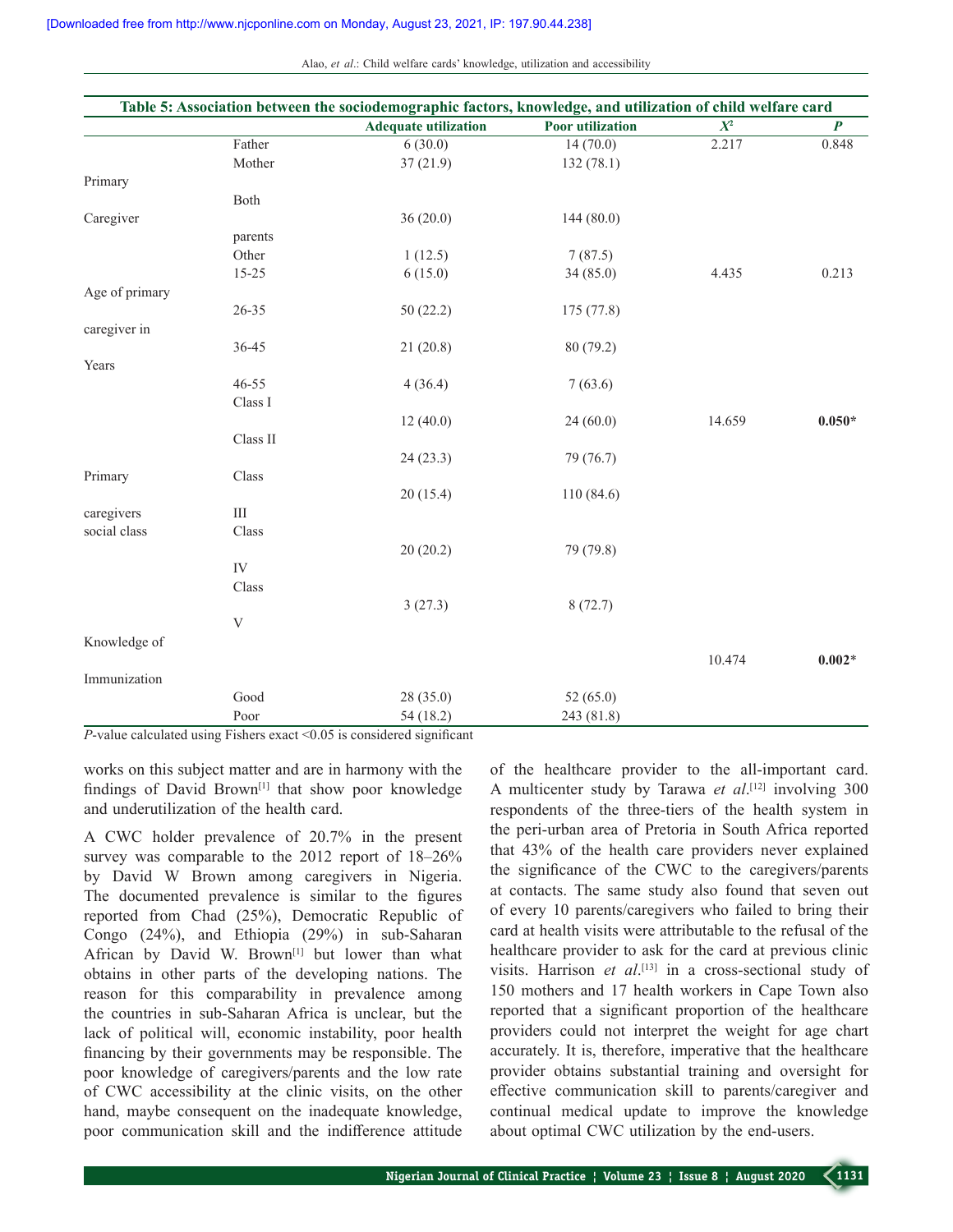Alao, *et al.*: Child welfare cards' knowledge, utilization and accessibility

| Table 6: Association between the sociodemographic factors, knowledge utilization and aaccessibility of child welfare card |              |                   |         |                |        |                  |
|---------------------------------------------------------------------------------------------------------------------------|--------------|-------------------|---------|----------------|--------|------------------|
|                                                                                                                           |              | <b>Accessible</b> |         | Not accessible | $X^2$  | $\boldsymbol{p}$ |
|                                                                                                                           | father       |                   | 8(40.0) | 12(60.0)       | 8.775  | 0.085            |
|                                                                                                                           | mother       | 40                | (23.7)  | 129(76.3)      |        |                  |
| Primary Caregiver                                                                                                         |              |                   |         |                |        |                  |
|                                                                                                                           | both parents | 30                | (16.7)  | 150(83.3)      |        |                  |
|                                                                                                                           | other        | $\boldsymbol{0}$  | (0.0)   | 8(100.0)       |        |                  |
|                                                                                                                           | $15 - 25$    |                   | 7(17.5) | 33 (82.5)      | 10.898 | $0.010*$         |
| Age of primary                                                                                                            | 26-35        | 38                | (16.9)  | 187 (83.1)     |        |                  |
| caregiver in years                                                                                                        |              |                   |         |                |        |                  |
|                                                                                                                           | 36-45        | 27                | (26.7)  | 74 (73.3)      |        |                  |
|                                                                                                                           | $46 - 55$    |                   | 6(54.5) | 5(45.5)        |        |                  |
|                                                                                                                           | Class I      |                   |         |                |        |                  |
|                                                                                                                           |              | 11                | (36.7)  | 19(63.3)       | 17.208 | $0.001*$         |
|                                                                                                                           | Class II     |                   |         |                |        |                  |
|                                                                                                                           |              | 38                | (36.9)  | 65(63.1)       |        |                  |
| Primary                                                                                                                   |              |                   |         |                |        |                  |
| caregiver's social                                                                                                        | Class III    | 34                | (26.2)  | 96 (73.8)      |        |                  |
| class                                                                                                                     |              |                   |         |                |        |                  |
|                                                                                                                           | Class IV     |                   |         |                |        |                  |
|                                                                                                                           |              | 13                | (13.1)  | 86 (86.9)      |        |                  |
|                                                                                                                           | Class V      |                   |         |                |        |                  |
|                                                                                                                           |              | 4(26.7)           |         | 11(73.3)       |        |                  |
| Knowledge of                                                                                                              |              |                   |         |                |        |                  |
| immunization card                                                                                                         |              |                   |         |                |        |                  |
|                                                                                                                           | Good         | 30(36.6)          |         | 52 $(63.4)$    | 6.026  | $0.020*$         |
|                                                                                                                           | Poor         | 70                | (23.7)  | 225(76.3)      |        |                  |
| Utilization of                                                                                                            |              |                   |         |                |        |                  |
| immunization card                                                                                                         |              |                   |         |                |        |                  |
|                                                                                                                           | Adequate     | 61                | (20.5)  | 236 (79.5)     | 0.019  | 1.000            |
|                                                                                                                           | Poor         | 17                | (21.3)  | 63 (78.8)      |        |                  |

*P*-value calculated using Fishers exact <0.05 is considered significant.

In the early days, vaccination cards were of good quality and durable paper, covered with bright prints. Besides, the mothers kept the cards in protective, tough polythene bags against water and wear and tear. These days, even though the cards contain a lot more information, they are so poorly produced that they hardly can last for longer than two years before they fall into tatters. The prints are rarely legible, and no durable polythene bags are issued anymore to keep the all‑important vaccine record cards. These factors may contribute to the poor observation of this study, and they call for an urgent response to increasing card uptake/utilization, stir up health workers and caregivers on the numerous benefits of this simple but yet valuable tool in the care of African children. The present study's accessibility of CWC to the health workers was 20.7%lower than the 41.5% obtained in Agra district in India.<sup>[14]</sup> The higher access rate of 41.5% in Agra could be explained by the populationbased study design where CWCs were most likely within the caregivers' reach compared with the current hospital-based survey where the participants were either

on follow up or consisted of agitated parents/caregivers of sick children who were more likely to forget their cards at home.<sup>[14]</sup>

The present study found that the increased knowledge of the CWC among parents/caregivers of higher social classes (who also had a higher level of education)  $(P = 0.005)$  is comparable to the finding in Uganda of significant association of post-secondary school education status with knowledge and immunization uptake.[15]

For harnessing the oral rehydration solution (ORS) information in the CWC to treat their wards in the course of diarrheal disease, only 4.2% [Table 3] of the study participants utilized the information on the CWC. This was much lower than the average reported ORS coverage/preparation rate of 29% in African countries by the World Health Organization (WHO) in 2003; and also lower than the 33% coverage reported in South Asia.[16,17] The disparity in practices may be due to the out of pocket procurement of this item or inaccessibility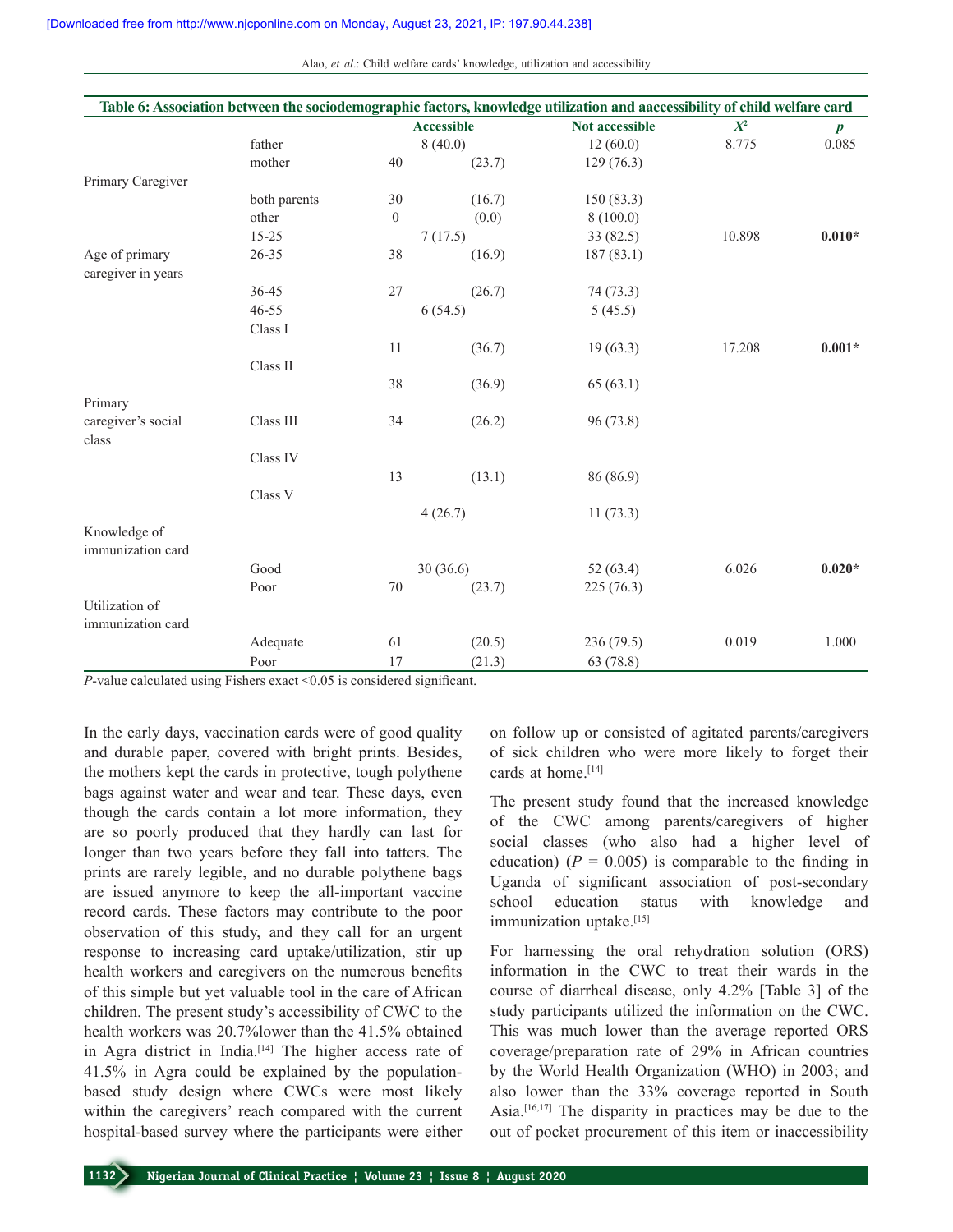to the pre‑packaged ORS in rural communities in Africa as well as poor health‑seeking behaviors. Maternal utilization of oral rehydration solution remains the single most effective intervention in preventing death from acute diarrheal diseases all over the world.<sup>[16]</sup> Perhaps, the provision of ORS free of charge to parents/caregivers may scale up its utilization in this part of the world.

Caregivers/parents' knowledge and administration of zinc therapy in the present survey were 16.2% and 14.6%, respectively. This was higher than the 1% reported in Egypt but lower than the 23% observed in Bangladesh.[6] The major factors identified to be responsible for the poor utilization of some of the contents of the CWC including zinc administration are lack of information and poor motivation of caregivers and parents in child's health care.<sup>[18]</sup> Caregiver administered zinc reduced the frequency, duration, and severity and prevented both acute and chronic diarrheal disease.<sup>[19-21]</sup> A randomized control trial of 30,000 children aged 1 to 5 years with the acute diarrheal disease who used zinc supplement found a 34.0% reduction in the acute diarrheal episodes in subjects given zinc tablets.[20] The higher rate of utilization of zinc in the Bangladesh study could be a result of the education of the caregivers/parents and the free supply of zinc to the community from the epicenter for the study.

With regard to the road to health chart, the growth chart was poorly interpreted by the caregivers/ parents in the current survey similar to other sections of the CWC as reported above. More than half of 203 (53.8%) could not identify any of the three growth patterns on the chart. Only 53 (14.1%) were able to identify all the three growth patterns (i.e. good, dangerous and very dangerous growth patterns) on the road to health chart which is lower than the 18.2% reported by Debuo *et al*. [22] in Ghana. The current survey also found an alarming lower percentage of participants who could identify a dangerous/static growth pattern compared with the 34% reported in the study from Ghana.

The differences in the observed responses between the current study and those reported by Debuo *et al*. [22] could be the consequence of the different instruments used for evaluation as three against four growth patterns were assessed in the present versus the study by Debuo *et al*. [22] Perhaps the reported identification of growth patterns in the Ghanaian study may be a true reflection of the higher knowledge and improved utilization of health record card information demonstrated by the study participants (caregivers) who enrolled in a community nutrition programme for at least one year.[22]

The socio-demographics of low participation of fathers in the present study may be due to the cultural belief that the nurture of a child is solely a woman's responsibility. The failure of getting men involved in child's care need to the revisited if there would be an improvement in the overall wellbeing of children in our environment.

Caregiver/parents with higher income were more accessible and better utilized the CWC compared with those with lower income. These findings were in tandem with the reports from Ghana and Ethiopia.<sup>[6,22]</sup>

A wide gap exists in the knowledge, accessibility, and utilization of CWCs by the parents/caregivers which needs urgent attention. There is a need for training and monitoring health care worker's ability to improve parents/caregivers' understanding of the CWC. Health care workers should stress the advantages of retaining this card and that it is mandatory to bring the card to the health care system at all visits to optimize the CWC. The policymakers should be educated regarding the importance of the vaccination cards so that they ensure that the cards are of good quality and durable papers with clear prints. Besides, each patient should receive a made-to-fit tough polythene bag to protect them against water. It also suggested that the parents/caregivers of filled cards should receive some incentives from the policymaker.

The healthcare providers involved with vaccination should carefully educate mothers regarding the different parts of the child health cards at intervals and make them participate in filling the cards for more lucid understanding. They should be taught the importance of proper weight recording and charting and their importance to the health of the growing child.

Finally, healthcare workers must not only educate but are required to see the CWCs of every child whenever they access to care at health facilities to ensure that the health records in the cards are diligently filled in. The information contained therein could improve the health information sharing and ensure the administration of all vaccines as and when due to avoid missed opportunities.

In conclusion, the study shows that most parents presenting in the children's clinic, emergency units and on the wards for admission in our facility do not have adequate knowledge of the information contained in the CWCs and do not bring the cards along with the children to access care. Policymakers and the government should note that the CWCs are relevant health documents and like certificates should be made of much better materials and better prints so that the parents may appreciate their use and keep them for a long time in order to facilitate the health of their wards.